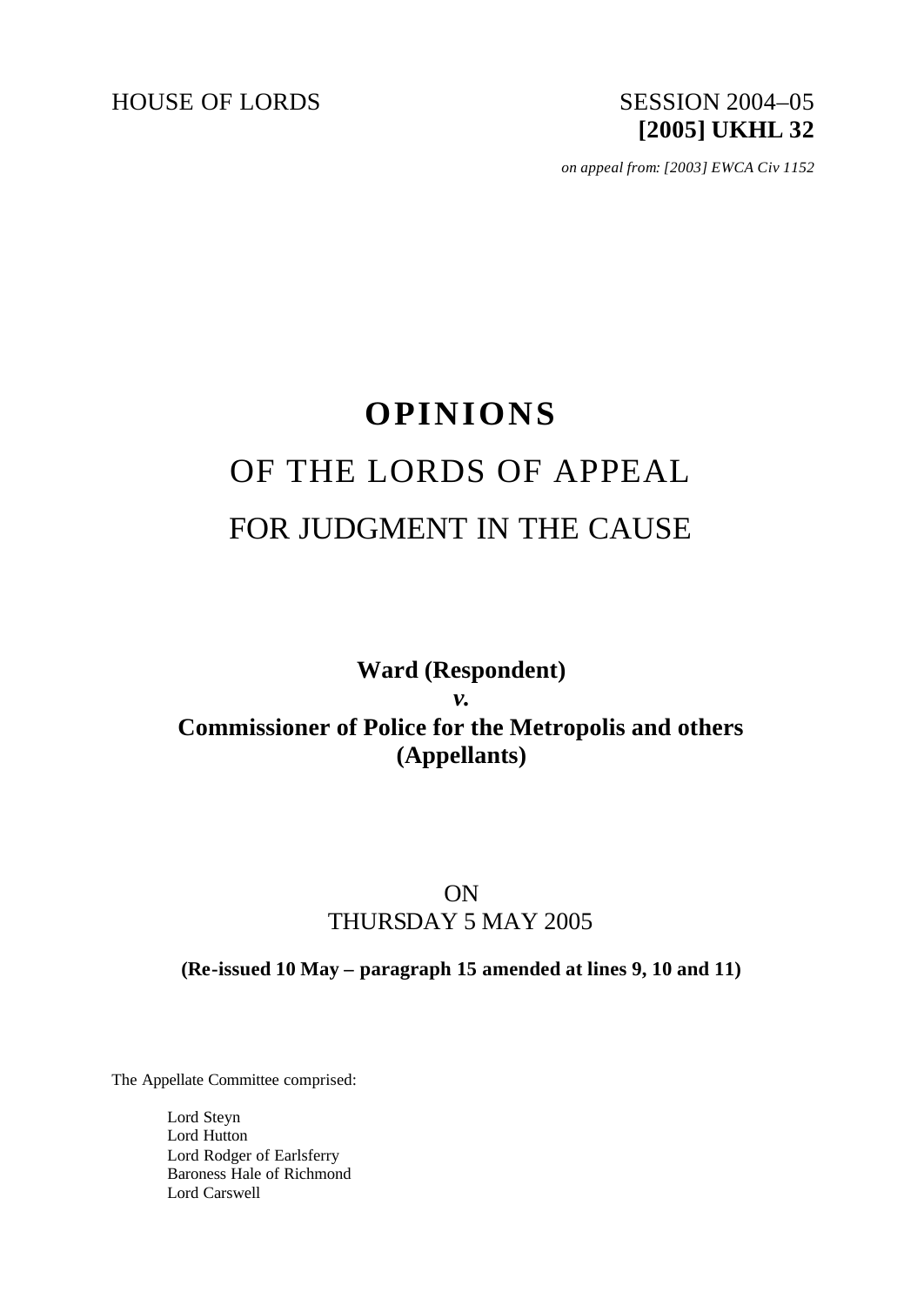#### **HOUSE OF LORDS**

#### **OPINIONS OF THE LORDS OF APPEAL FOR JUDGMENT IN THE CAUSE**

#### **Ward (Respondent)** *v.* **Commissioner of Police for the Metropolis and others (Appellants)**

#### **[2005] UKHL 32**

#### **LORD STEYN**

My Lords,

1. I have had the advantage of reading the opinion prepared by my noble and learned friend Baroness Hale of Richmond. For the reasons which she has given I would allow the appeal and dismiss the claim against both defendants.

#### **LORD HUTTON**

My Lords,

2. I have had the advantage of reading in draft the opinion of my noble and learned friend Baroness Hale of Richmond. I agree with it and for the reasons which she gives I would allow the appeal and dismiss the claim against both defendants.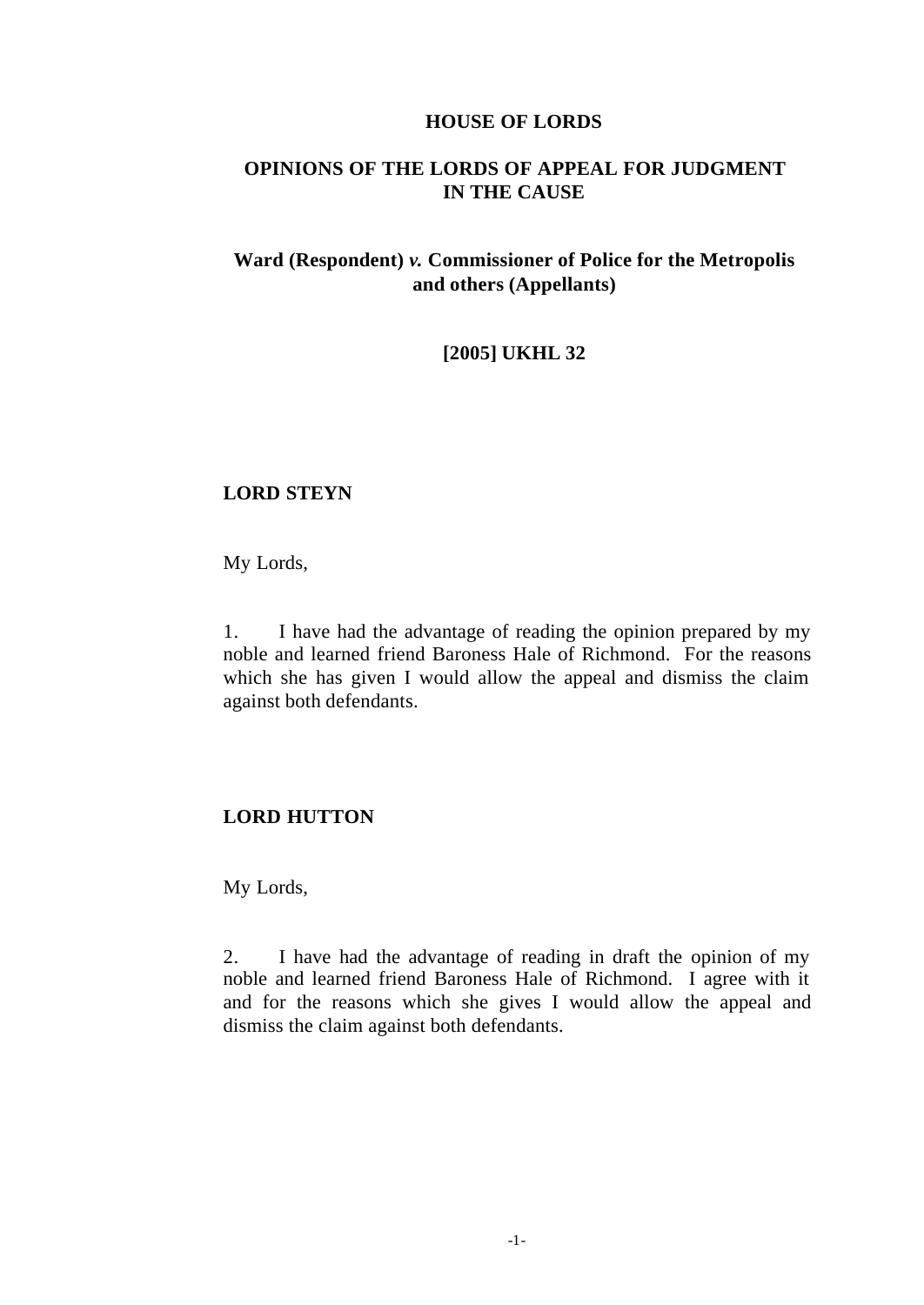#### **LORD RODGER OF EARLSFERRY**

My Lords,

3. The issue of principle in this appeal is whether, when issuing a warrant under section 135 of the Mental Health Act 1983, a magistrate has power to impose a condition that the constable executing it should be accompanied by a particular approved social worker and/or medical practitioner. The wording of subsection (1) shows that the magistrate has a discretion whether or not to grant a warrant.

4. Under the somewhat similar provision in section 15(2) of the Mental Deficiency Act 1913 it was necessary to name the constable and the doctor, but both of these requirements have been abolished. Now section 135(4) simply says that, when executing the warrant, the constable is to be accompanied by an approved social worker and by a registered medical practitioner. The contention for the Trust is that where Parliament has regulated, in this more relaxed way, the class of persons who are to accompany the constable, there is no room for implying any power for the magistrate to stipulate any particular member of that class.

5. In *Attorney-General v Great Eastern Railway Co* (1880) 5 App Cas 473, 478 Lord Selborne LC held that the doctrine of ultra vires

"ought to be reasonably, and not unreasonably, understood and applied, and that whatever may fairly be regarded as incidental to, or consequential upon, those things which the Legislature has authorised, ought not (unless expressly prohibited) to be held, by judicial construction, to be ultra vires."

Lord Blackburn said, at p 481, that:

"those things which are incident to, and may reasonably and properly be done under the main purpose, though they may not be literally within it, would not be prohibited."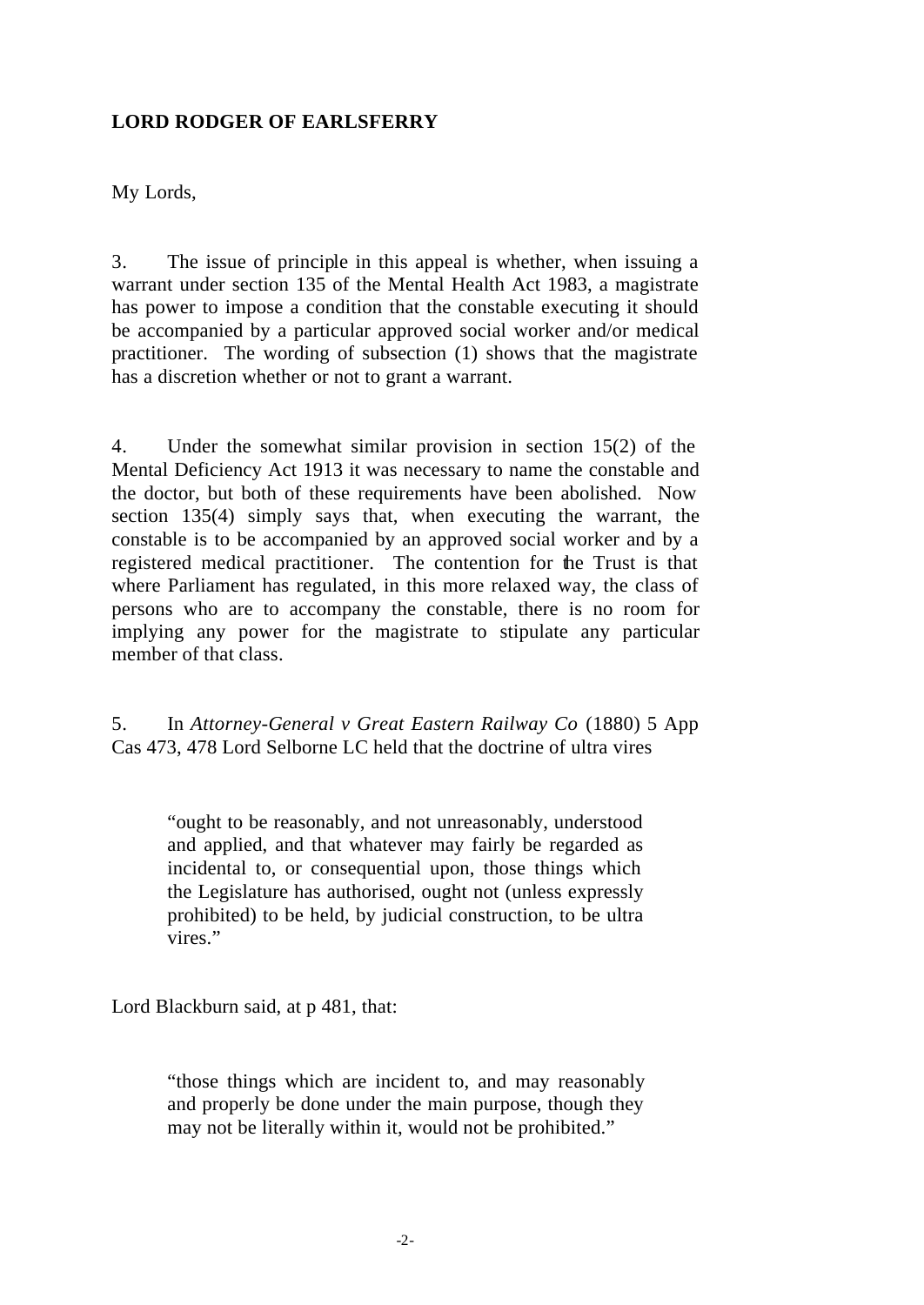Here there is no express prohibition on the magistrate imposing the condition. So, looking at the matter reasonably, can imposing such a condition be fairly regarded as incidental to the magistrate's power to issue the warrant?

6. The requirement relates to the manner of execution of the warrant. Obviously, as my noble and learned friend, Baroness Hale of Richmond, points out, a requirement of this kind could often make it more difficult in practice to execute the warrant. So it could never be appropriate for a magistrate to impose the requirement unless, in his considered judgment, there was a justification for doing so which would outweigh that potential disadvantage. On any view it would only be appropriate in exceptional cases. But the magistrate might be told of circumstances where, exceptionally, such a condition seemed appropriate. The execution of the warrant will often be upsetting for the patient. Sometimes, a specially vulnerable patient might be greatly reassured if the constable were accompanied by a social worker or a medical practitioner whom she knew and trusted. Conversely, the presence of a social worker or medical practitioner whom she distrusted might make the situation much worse. In such cases, if made aware of the position, a magistrate might reasonably consider that, in order to facilitate the execution of the warrant, he should specify or exclude a particular social worker or medical practitioner. In my view, a power to impose such a condition in the interests of the patient could properly be regarded as incidental to the statutory power to issue the warrant. The same would apply, for instance, to a condition that the warrant should not be executed at night.

7. It appears that in this case the informant completed the form containing the warrant and did so most ineptly. The informant inserted the names of two medical practitioners and an approved social worker who were to accompany the constable. The magistrate signed the form. There is nothing in the affidavit of Mr Reed, the principal administrative clerk of the court, to suggest that, in signing and issuing the warrant, the magistrate would actually have applied his mind to whether, or why, these individuals should be specified. In particular, there is nothing to show why he specified the names of two medical practitioners. This was plainly ultra vires since section 135(4) provides that only one need be present. That being so, it is clear that in this case there was no legitimate exercise of any power to specify the names. In the circumstances they can be severed from the rest of the warrant. Shorn of the names, the warrant was valid, as was its execution.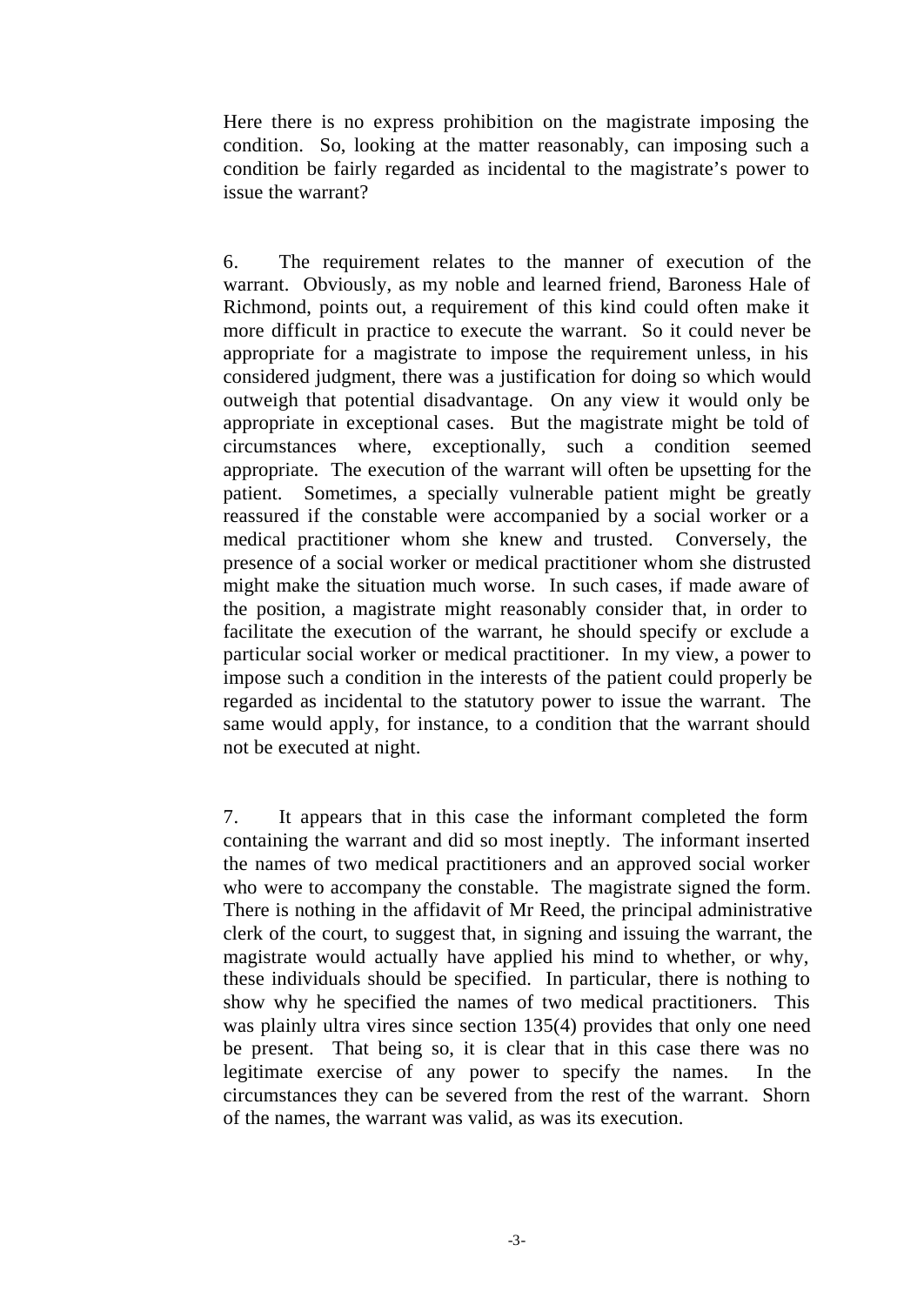8. For these reasons I agree that the appeal should be allowed and the claim against both defendants dismissed.

#### **BARONESS HALE OF RICHMOND**

My Lords,

9. This case concerns a little known and little used provision in the Mental Health Act 1983, designed to cater for people who are believed to be suffering from mental disorder and may be in need of care or protection. Mrs Ward, who complains about its use in her case, is acting in person, so I shall try to give a fuller explanation of how and why the case has come before us than would be necessary had she had lawyers acting for her. She has been in the unenviable situation of being deprived of her liberty so that assessments could be made which revealed that compulsory intervention was not warranted. Anyone who has been through that distressing experience would feel deeply aggrieved and a profound sense of injustice. It can only have made matters worse that she has had to defend a judgment of the Court of Appeal in her favour without legal representation. We are grateful to Mr Hugo Keith, who has done his best to uphold that judgment, but as our *amicus curiae* and not as her representative.

10. For centuries it was assumed that people of unsound mind (a much narrower category than the mental disorders of today) should be locked up, whether in their own homes or, increasingly during the  $19<sup>th</sup>$ century, in institutions designed for that purpose. The  $20<sup>th</sup>$  century saw a progressive retreat from that position. Now it is assumed that people with mental disorders and disabilities should be treated just like everyone else: see *Royal Commission on the Law relating to Mental Illness and Mental Deficiency 1954 – 1957*, Cmnd 169, para 7. But we have kept the possibility of detaining and treating them against their will in the interests of their own health or safety or for the protection of others. We rightly regard this as a serious step which should only be taken when the patient has reliably been shown to have a mental disorder of a nature or degree which warrants it: see *Winterwerp v Netherlands* (1979) 2 EHRR 387.

11. Hence the compulsory procedures require that there be a professional assessment and diagnosis before the patient is compulsorily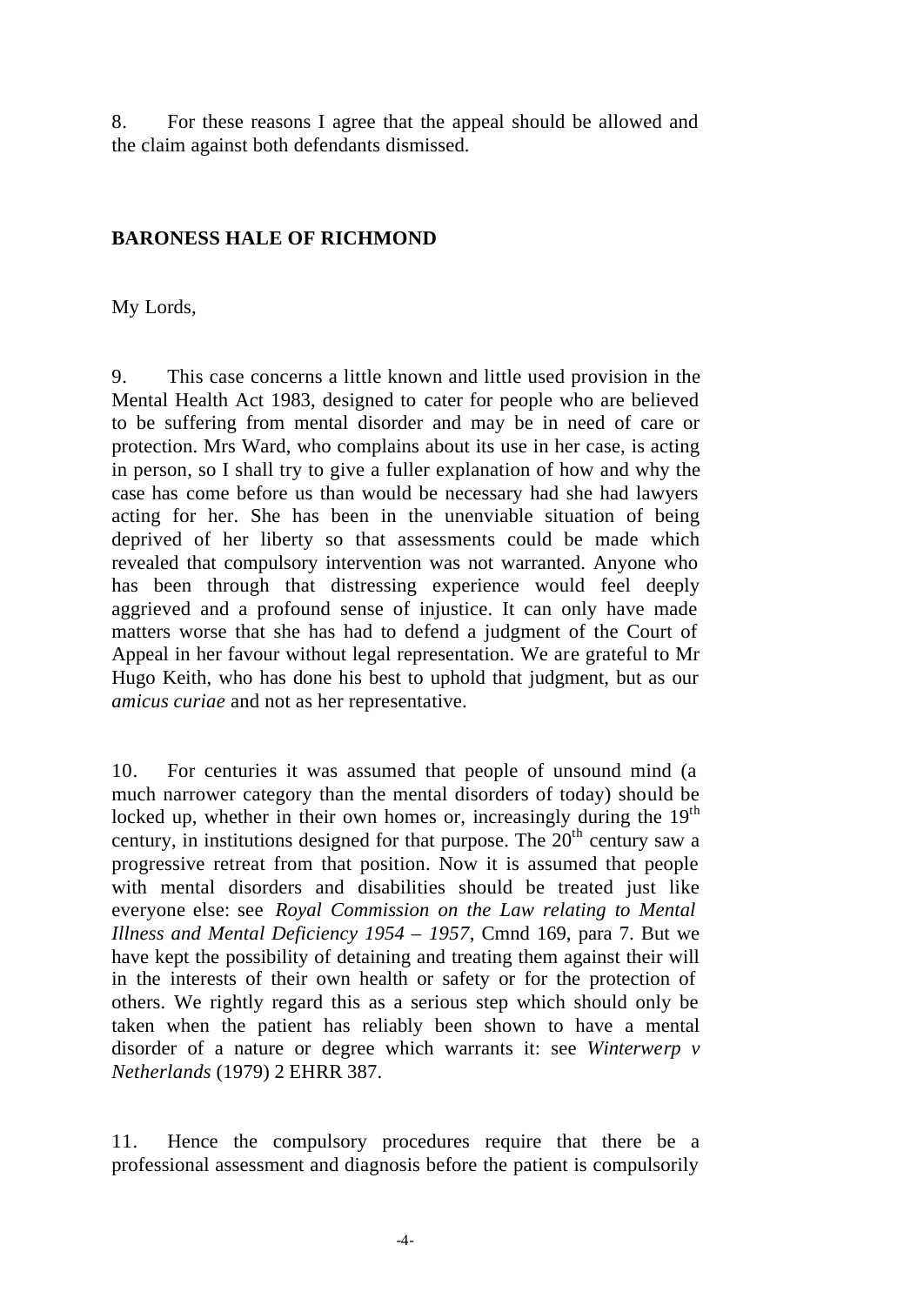admitted to hospital. Unless there is an emergency, the opinions of two doctors, one of them an approved specialist in mental disorder and if possible one of them having prior knowledge of the patient, are required: Mental Health Act 1983, ss 2(3), 3(3), 12(2). Both must have examined the patient before making their recommendations: s 12(1). In an emergency, one is sufficient: s 4(3). Admission is on the application, either of the patient's nearest relative or of an approved (ie specialist) social worker, who must have seen the patient within the 14 days ending when the application is made: s  $11(1)$ , (5). The social worker must interview the patient before making an application: s 13(2). These days, the nearest relative rarely makes the formal application, although he or she has a right to require that a social worker assess the case: s 13(4).

12. Very occasionally, a crisis will arise in which there is good reason to suppose that a person ought to be admitted to hospital (or otherwise taken care of) but the necessary assessments cannot be made in advance because of problems in gaining access and speaking to the prospective patient. Section 135(1) of the Mental Health Act 1983 is designed to cater for that difficulty. In certain quite narrowly defined circumstances, an approved social worker may apply to a magistrate for a warrant authorising a police officer to gain access to premises, by force if need be, and if thought fit to remove the person to a place of safety, such as a hospital or nursing home, with a view to making an application for her compulsory admission or other arrangements for her treatment and care. When executing the warrant, the police officer must have with him an approved social worker and a doctor: s 135(4). In practice, it is likely that the social worker will have co-ordinated the arrangements for everyone to attend. Once access has been gained, the professionals may be able to complete the formalities for an emergency admission there and then. But if that is not possible or appropriate, the professionals should be able to help the police officer to decide whether or not it is 'fit' to take the person concerned to a place of safety. If removed, the person is in legal custody with all that that entails: s 137(1). Once at the place of safety, she may be detained for up to 72 hours: s 135(3); but there is no power to impose medical treatment: see s  $56(1)(b)$ .

13. Of necessity, therefore, section 135(1) applies to a person who is 'believed to be suffering from mental disorder' but has not yet reliably been shown to be so. Fortunately, the power is comparatively rarely used, although it appears to be on the increase. It is not known how many warrants are applied for or granted. Nor is it known how many people are admitted to places of safety other than hospitals. But there are official figures for hospital admissions under this section. In England,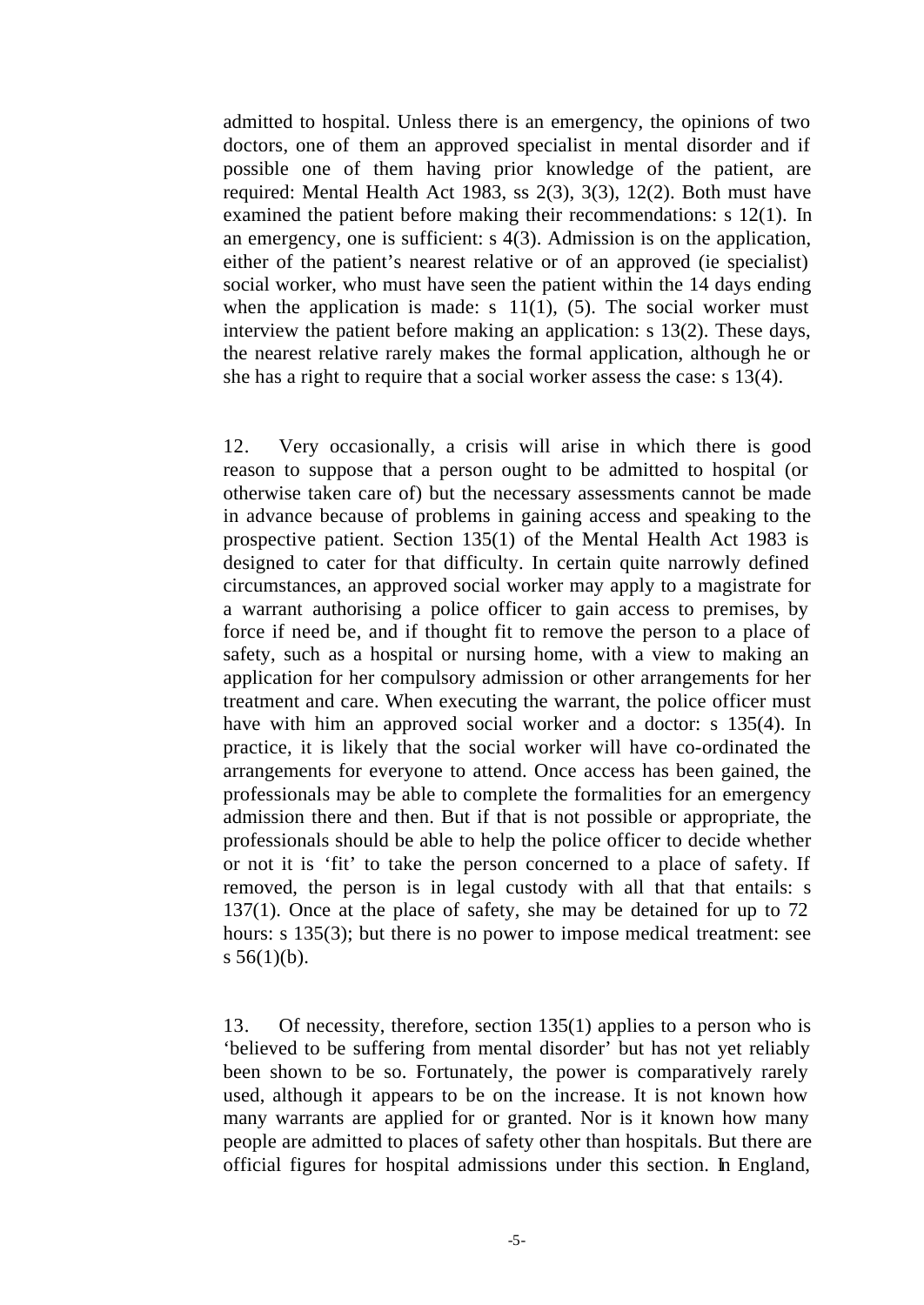these rose from 108 in 1993-4 to 337 in 2003-04. Nevertheless, this is a serious step which ought only to be taken when there is no other solution to the problem and with the greatest possible care to ensure that its criteria and requirements are observed.

In 1997, the relevant parts of section 135 read as follows:

#### "*135 Warrant to search for and remove patients*

- (1) If it appears to a justice of the peace, on information on oath laid by an approved social worker, that there is reasonable cause to suspect that a person believed to be suffering from mental disorder-
	- (a) has been, or is being, ill-treated, neglected or kept otherwise than under proper control, in any place within the jurisdiction of the justice,
	- or
	- (b) being unable to care for himself, is living alone in any such place,

the justice may issue a warrant authorising any constable…to enter, if need be by force, any premises specified in the warrant in which that person is believed to be, and, if thought fit, to remove him to a place of safety with a view to the making of an application in respect of him under Part II of this Act, or of other arrangements for his treatment or care.

- (3) A patient who is removed to a place of safety in the execution of a warrant issued under this section may be detained there for a period not exceeding 72 hours.
- (4) In the execution of a warrant issued under subsection (1) above, a constable shall be accompanied by an approved social worker and by a registered medical practitioner, . . .
- (5) It shall not be necessary in any information or warrant under subsection (1) above to name the patient concerned.
- (6) In the section "place of safety" means residential accommodation provided by a local social services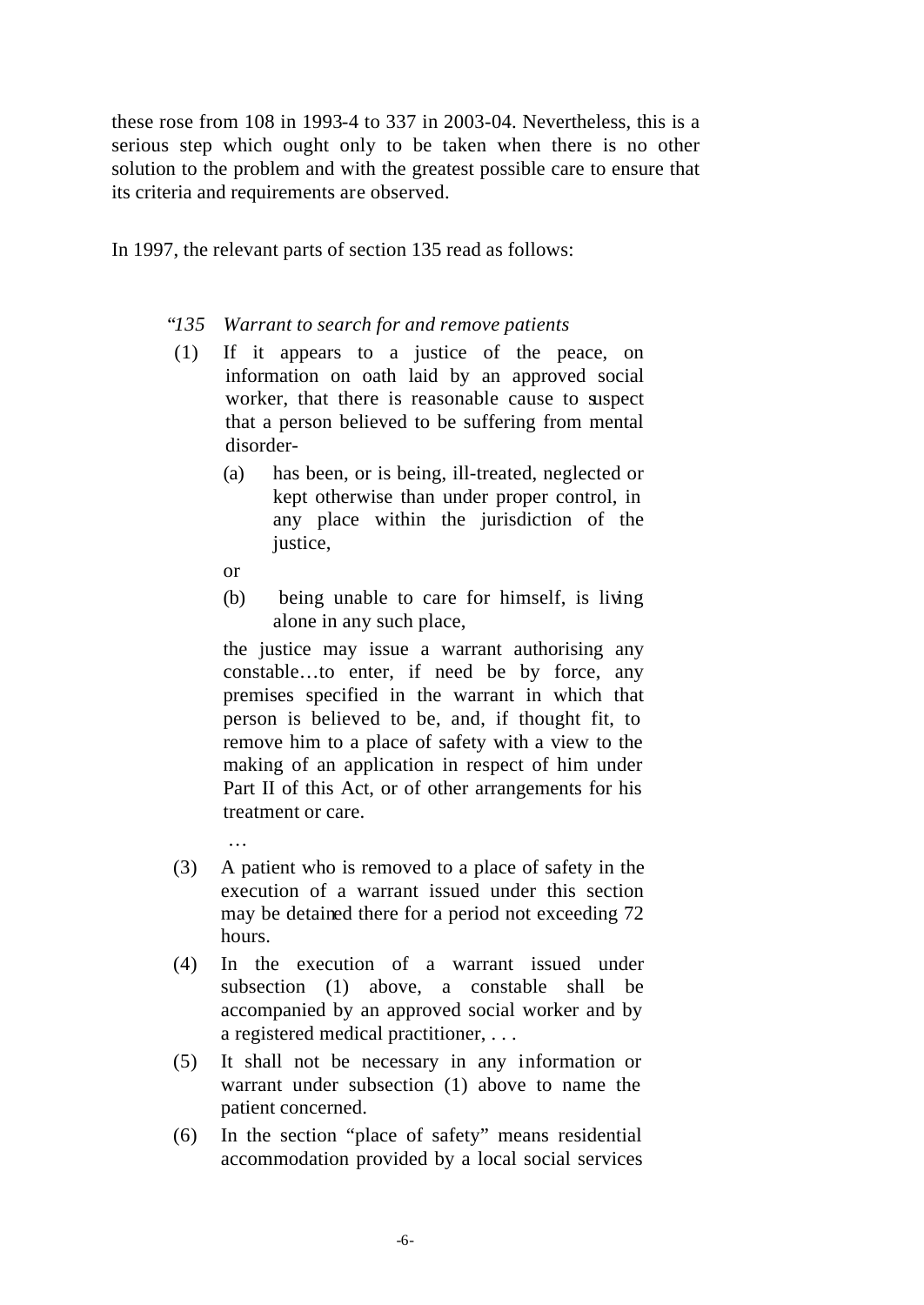authority under Part III of the National Assistance Act 1948, a hospital as defined by this Act, a police station, a mental nursing home or residential home for mentally disordered persons or any other suitable place the occupier of which is willing temporarily to receive the patient."

14. The issue before us is whether the magistrate is entitled to impose additional conditions in the warrant, other than those expressly provided for in the section, and in particular whether he or she is entitled to insist that only named professionals are involved in its execution. That is the only issue for us to decide. It is a pure question of law. Putting the case before a jury, as Mrs Ward would have liked, would have made no difference. The jury is only there to decide upon the facts. The judge would always have had to rule upon the question of law. If the answer to that question is 'yes', the case goes back for the facts to be found and damages assessed. If it is 'no', then that is the end of the matter. This must be a source of great concern and frustration to Mrs Ward, who has seen her case come all the way to the highest court in the land without anyone having heard any evidence or decided whether this was indeed a proper case for the use of the power. Her problem is that it was never alleged that the power should not have been invoked, merely that the formalities were not properly complied with.

15. The relevant facts are these. On 10 July 1997, an approved social worker (named in the warrant as David Alan Baker) applied to a magistrate for a warrant under section 135(1). The warrant granted was unsatisfactory in a number of respects. First, it consisted of a typed pro forma which left gaps for names to be filled in where there is no longer any requirement for the people concerned to be named. Second, the form was sloppily completed. It recited that the informant 'states that there is reasonable cause to suspect that a person Mrs Susannah Ward believed to be suffering from a mental disorder (a) kept otherwise than under proper control at the address below (b) being unable to care for herself is living alone at Ashleigh, 22 Golfside, Cheam, Surrey . . . ' Too much of (a) was crossed out, while (b) was left in when it almost certainly should have been crossed out. On the information which we have, Mrs Ward was not living alone at the time. The warrant itself states among 'the grounds for the said suspicions' that her husband had requested an assessment. Third, it directs a constable of the Metropolitan Police Force 'on one occasion within one month of the date hereof, to enter, if need be by force, premises at . . . . . . . ' but no address is filled in along that dotted line. Fourth, it continues '. . . accompanied by Dr A.N. Forrest, Consultant Psychiatrist, Mrs H.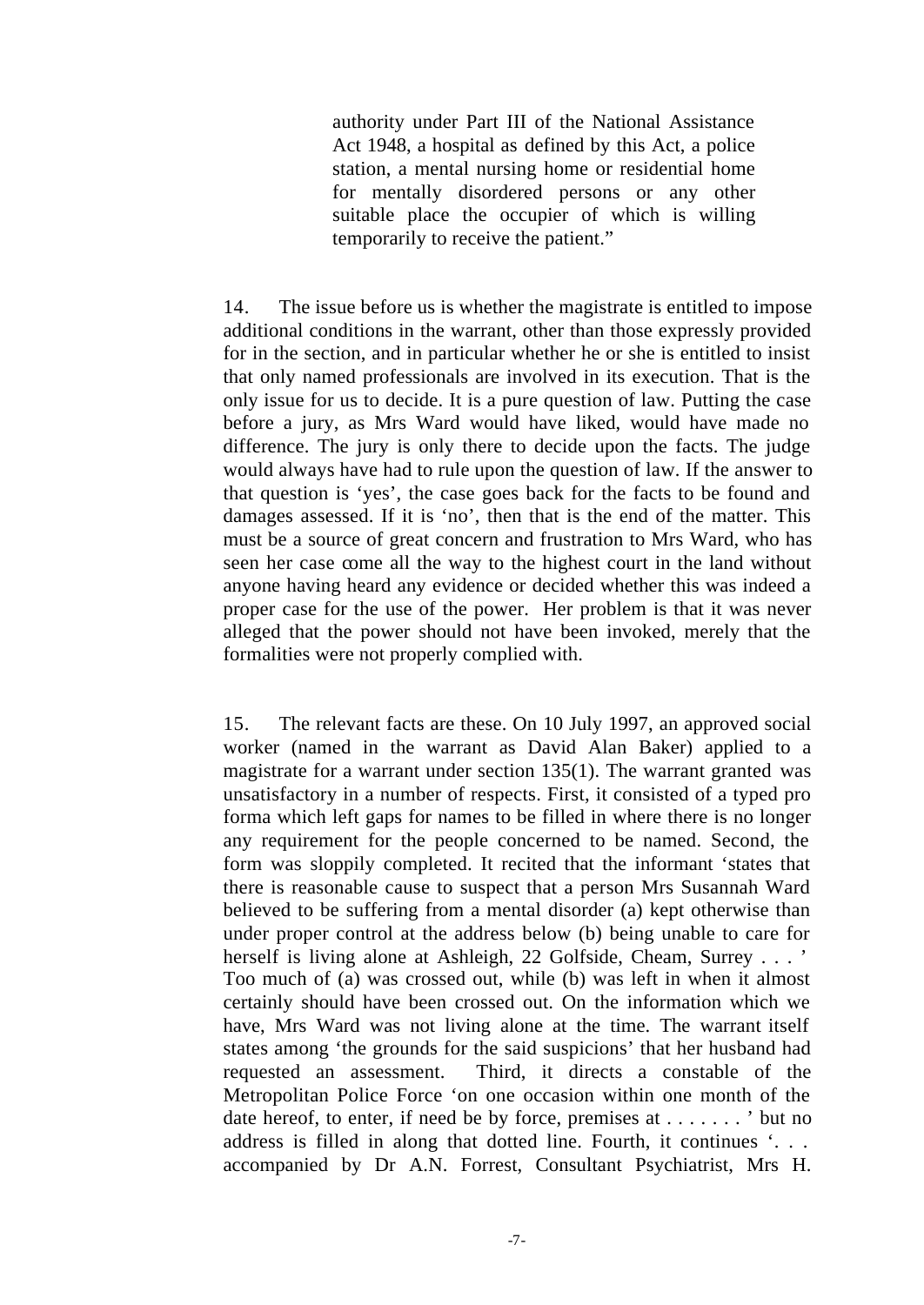C'Arcomo-Morley, an approved social worker, and Dr D.V.P. Thomas, a Medical Practitioner' The typed form left gaps for the approved social worker and a Medical Practitioner to be named. The warrant itself went even further and named two doctors, one of them a consultant psychiatrist at the hospital to which Mrs Ward was taken.

16. In the afternoon of 24 July 1997, an approved social worker, Mrs M C'Arcomo-Harley attended at Mrs Ward's address with a Dr Frances from Dr Forrest's team at the hospital, but not with Dr Thomas. Dr Thomas was Mrs Ward's general practitioner, who had known her for a long time and was also familiar with the context of marital breakdown in which these events occurred. Mrs Ward locked herself in her car, but Police Constable Welch gained access to the car and eventually Mrs Ward was taken to Sutton Hospital in an ambulance. She remained there until the following day when she was interviewed by Dr Thomas, who concluded that there was no reason for her to be detained in hospital. He later wrote to Mrs Ward stating that whenever he had seen her in the years since 1993 he had 'never found her to have a psychiatric problem but considered that there was considerable marital disharmony'.

17. Mrs Ward brought an action for false imprisonment against the Metropolitan Police Commissioner and the relevant NHS Trust. The Particulars of Claim, drafted by counsel, alleged that her removal and later detention were unlawful for two reasons: first, because the police officer was not accompanied by Dr Thomas and second, because the warrant did not specify the premises which the officer was entitled to enter. There was no separate claim in negligence against anyone involved. There was no claim that the information resulting in the warrant should never have been laid. Accordingly, we are not in a position to make any comment about that. The Particulars of Claim did allege that the police officer had acted without reasonable care; but this was because section 139(1) of the 1983 Act provides that no person shall be liable to any civil proceedings in respect of any act 'purporting to be done in pursuance of' that Act 'unless the act was done in bad faith or without reasonable care'; this does not apply to an NHS Trust: s 139(4). Section 139(2) required her to obtain the leave of a High Court judge in order to sue the police and this was granted by Smedley J in November 1999. No leave was required to sue the NHS Trust and at first they took no steps to defend the action, seeking instead to come to some agreement with Mrs Ward. Judgment in default was entered against them on 30 June 2001.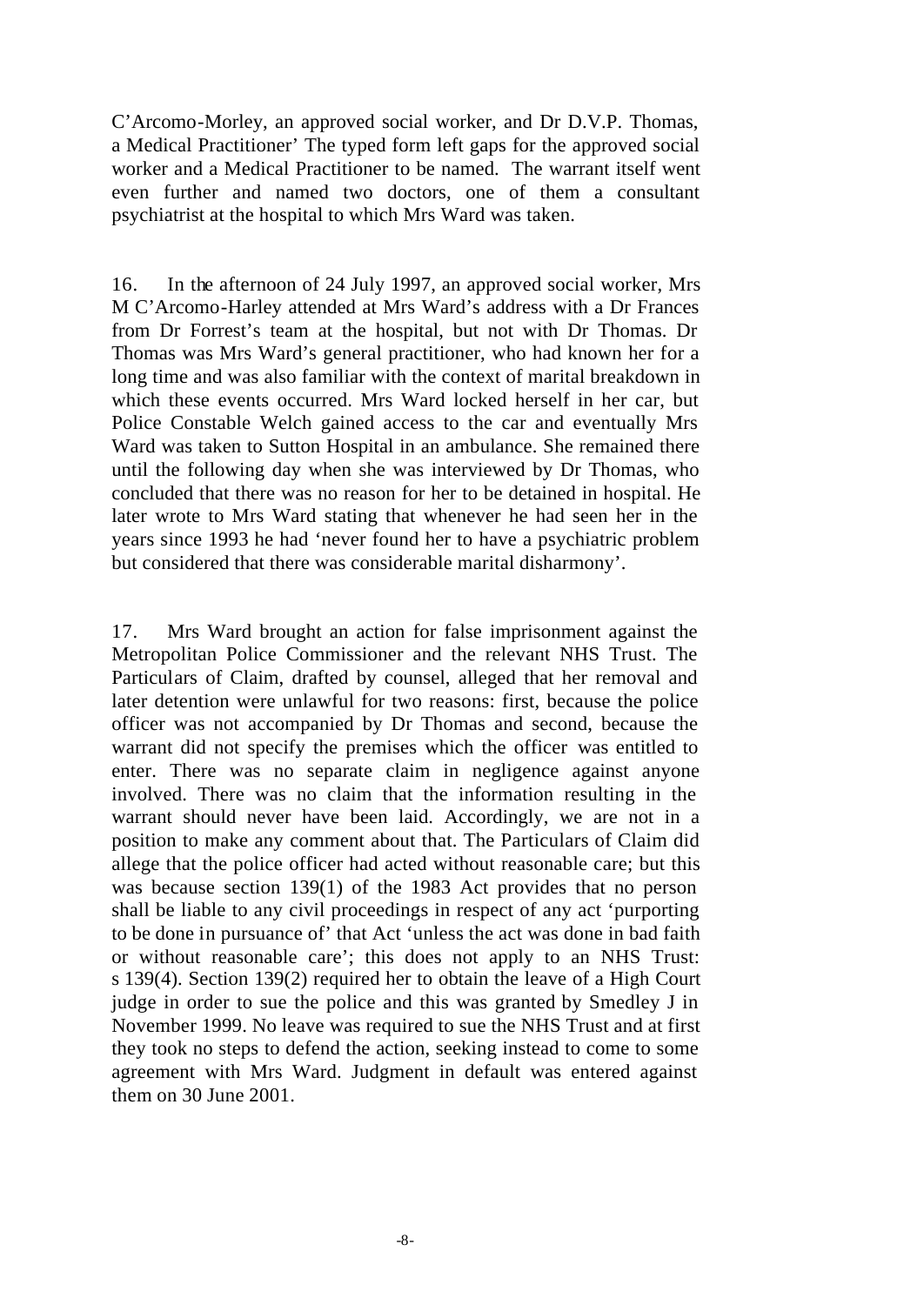18. When the case eventually came on for trial before Mr Recorder Layton QC on 21 October 2002, Mrs Ward was acting in person. It was agreed that the issue of the lawfulness of the warrant and its execution be tried first, before any of the evidence was heard, because if the warrant and its execution were lawful, there was no false imprisonment and thus on the pleaded case there could be no liability. The Recorder held that the warrant was lawful, because it sufficiently identified the address to be entered. He also held that it was lawfully executed, because, as he read it, it authorised but did not require the officer to take the named doctors with him. This meant that the detention in hospital was also lawful. He therefore set aside the default judgment against the NHS Trust.

19. Before the Court of Appeal Mrs Ward had the benefit of counsel instructed by the Bar Pro Bono Unit. On 30 July 2003, the Court of Appeal ([2003] EWCA Civ 1152) allowed her appeal on the second point (relating to who had gone with the police officer to execute the warrant). There was an implied power for the magistrate to impose 'any condition which can sensibly relate to the execution of a warrant in a way which protects the interests of the person liable to be removed whilst furthering the object of the grant of the warrant' (para 15). The conditions imposed had not been complied with and the removal was unlawful. Hence they remitted the case for a determination of the merits of the claim for damages. The NHS Trust now appeal to this House.

20. The simple issue is whether the magistrate had power to identify the professionals who were to accompany the police officer in the execution of the warrant. If he had, it is common ground that the warrant was unlawfully executed and thus that Mrs Ward's removal to and detention in hospital were unlawful. If he had not, it is also common ground that the names were surplusage and the requirements of the section were complied with. Several factors point strongly to the conclusion that on its true construction section 135 contains no such power.

21. First, the statutory history indicates a progressive relaxation of the requirement to name names in the warrant. The origins of section 135(1) can be found in section 15(2) of the Mental Deficiency Act 1913, dealing with people with a mental disability. There was no exact equivalent in the Lunacy and Mental Treatment Acts, dealing with people who were mentally ill. It has always been and remains necessary to name the premises to be entered. General warrants are not allowed. It has never been necessary to name the patient, for the obvious reason that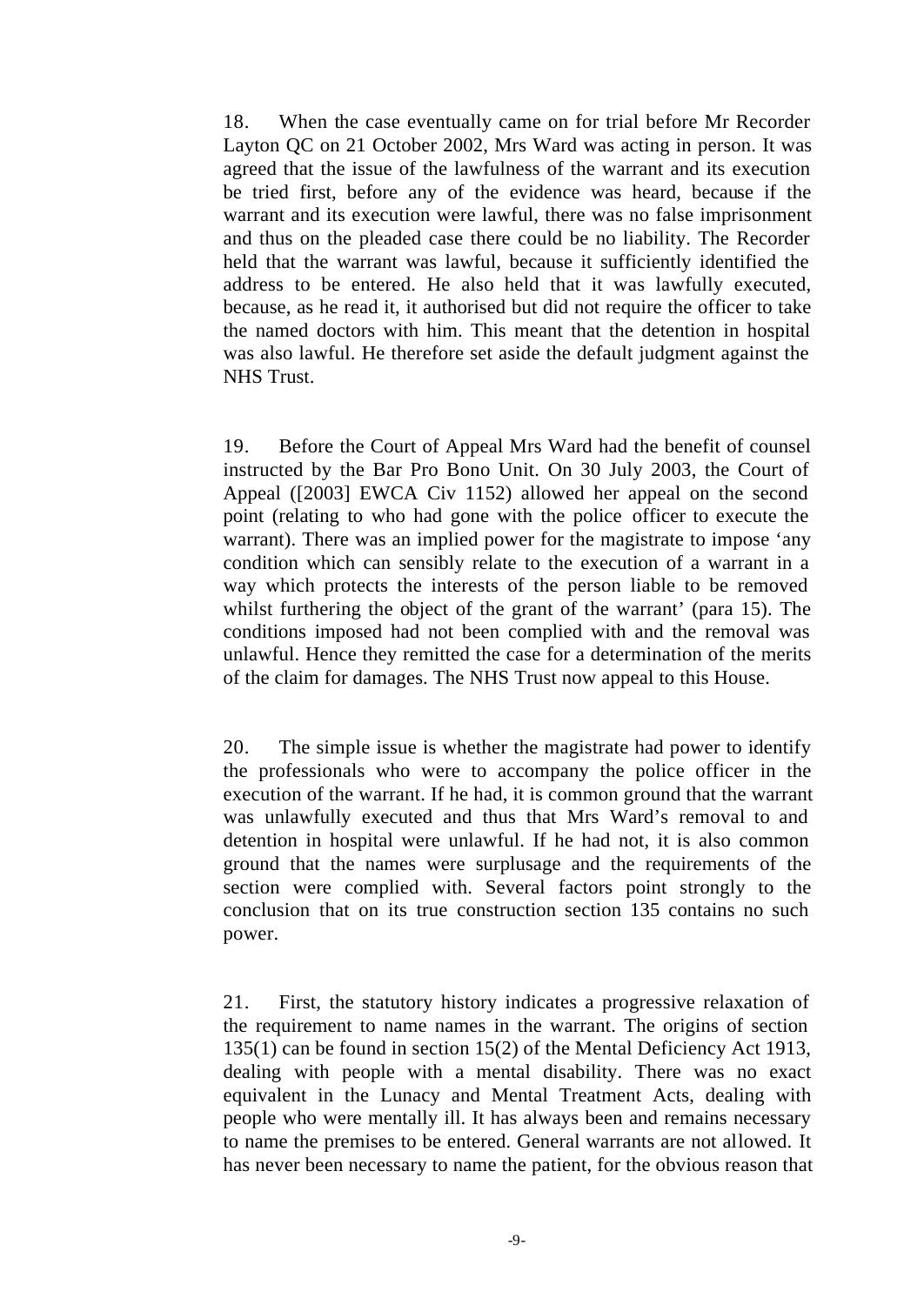in the circumstances contemplated by paragraph (a) or (b) of section 135(1) the patient may be completely unknown to the authorities. But section 15(2) of the 1913 Act did require that the constable and doctor be named. (Duly authorised officers, the forerunners of today's approved social workers, had their own powers to take defectives to a place of safety and to admit mentally ill patients to hospital without medical advice.) When mental health law was fundamentally recast in the Mental Health Act 1959, section 15(2) of the 1913 Act was adapted to cater for all forms of mental disorder. There was no longer any requirement to name the doctor but it remained necessary to name the constable. That last requirement was removed by the Police and Criminal Evidence Act 1984 (PACE), s 119, Sched 7 and Sched 6, para 26.

22. Second, if, when retaining the requirement to name the constable, while removing the need to name the doctor, Parliament had wished to include the power to name the professionals, it would have been simple to say so. But nothing in the section itself, or elsewhere in the 1983 Act, gives the magistrate power to impose conditions in the warrant or to name the professionals to be involved in its execution. Nor is there any equivalent of section 12(2), which prescribes the qualifications but not the identity of the doctors who make recommendations for compulsory admission to hospital. There is thus no requirement that the doctor who accompanies the police officer either knows the patient or has specialist expertise in mental health.

23. Third, as a general principle, there can be implied into a statutory power such incidental powers as are necessary for its operation: see Bennion, *Statutory Interpretation*, 4<sup>th</sup> edition, section 174. Thus a magistrate's power to order the detention of someone who wilfully interrupted the proceedings of the court included 'all incidental powers necessary to enable the court to exercise the jurisdiction in a judicial manner', specifically the power to direct that the person be brought before him: see *Bodden v Commissioner of Police of the Metropolis*  $[1990]$  2 QB 397. In section 135(1), for example, the power to enter the premises in question must also include the power to search those premises in order to find the person believed to be suffering from mental disorder. It would be ridiculous to give the police officer power to break down the door to get into the premises but not the power to search them once he was inside. Section 135 is headed 'warrant to search for and remove patients'. It may also be that the police officer can authorise others, such as the ambulance service or an approved social worker, to transport the person to the place of safety rather than doing it himself.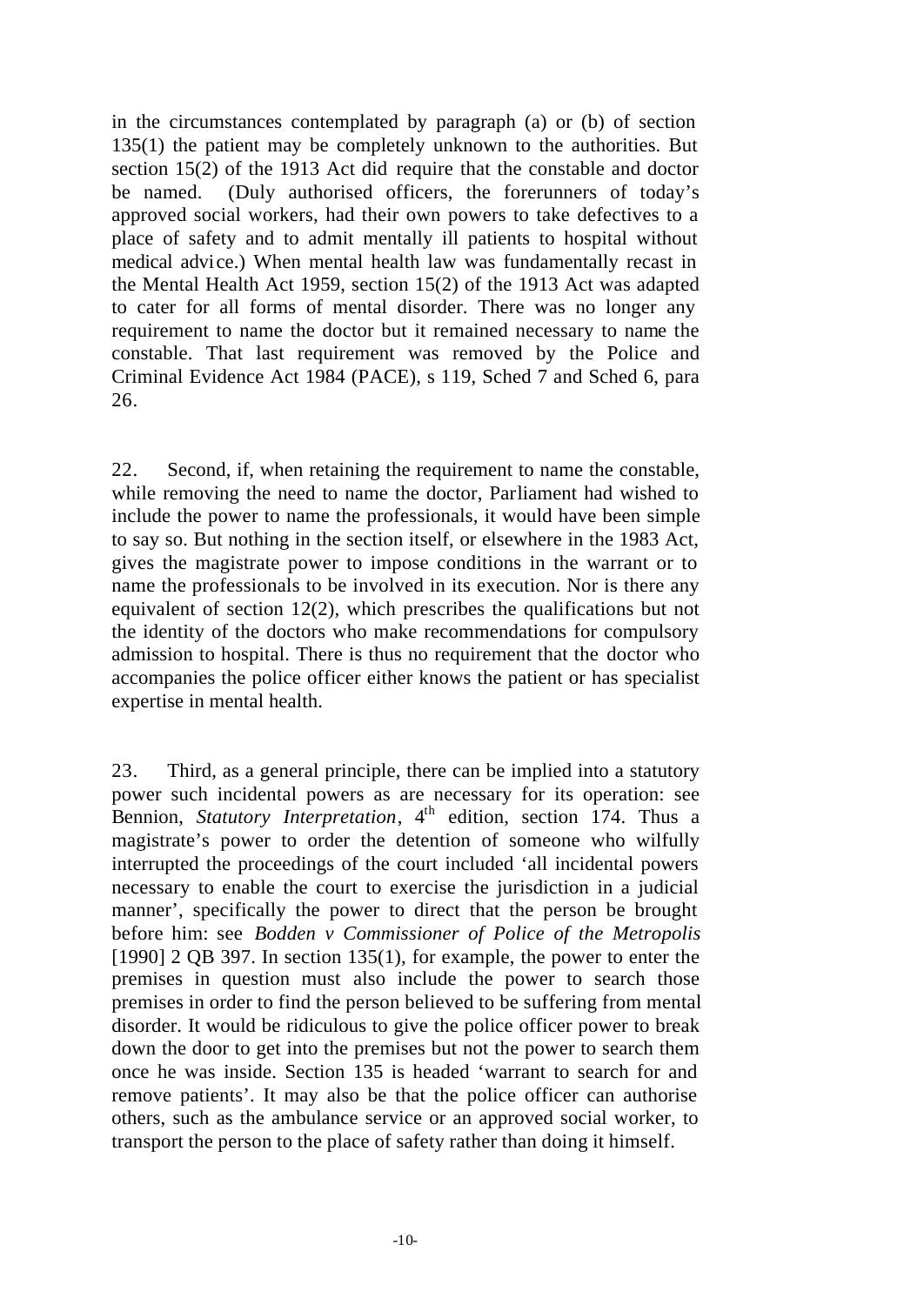24. Fourth, the issue here is not what can be implied into the constable's power to execute the warrant, but what can be implied into the magistrate's power to grant it. It is not sufficient that such a power be sensible or desirable. The implication has to be necessary in order to make the statutory power effective to achieve its purpose. That simply cannot be said here. The main purpose of section 135(1) is to enable access to be gained in order to make proper arrangements for the treatment and care of someone who is believed to be suffering from mental disorder and suspected of being ill-treated, neglected, out of control or unable to care for herself alone. These are potentially very vulnerable people. The object is to protect them from harm. Far from its being necessary to limit the powers granted by the warrant in this way, that purpose is more likely to be achieved if the powers are not cut down by insisting that named people be present, or by allowing the magistrate to impose other limitations, however 'sensible' they may seem at the time. It may take some time before the warrant can be executed. It may not be possible to assemble the named professionals when it can. A doctor, for example, may go off duty at a particular time but another may take his place. Social services may have a day roster and an out of hours duty team. If there is indeed reasonable cause to suspect that a person is being ill-treated or neglected or is out of control, it makes little sense to delay efforts to protect her until the named professionals are back on duty.

25. Fifth, although principally intended for the protection of the person concerned, the warrant does authorise a substantial interference with her civil liberties. The Court of Appeal called it draconian. The presence of a doctor and social worker is required at least in part so that a person is not removed to a place of safety when they judge that the basis upon which the warrant was granted is not made out. That purpose is assisted if either of them knows the case well or if the doctor is skilled and experienced in mental health. But it cannot be said that it is necessary for the proper functioning of the section that this be so. The prospective patient's civil liberties would be arguably better protected by the professionals' duty to exercise reasonable care and skill in making the judgments they are there to make.

26. Sixth, for the purpose of deciding this case, it is not necessary to consider whether the power to impose other conditions, in particular a time limit, can be implied. Unlike an application for compulsory admission to hospital under sections 2, 3 or 4, section 135 contains no express time limit within which the warrant must be executed: cf s 6(1). The desirability of having such a time limit weighed heavily with the Court of Appeal. People should not be deprived of their liberty on the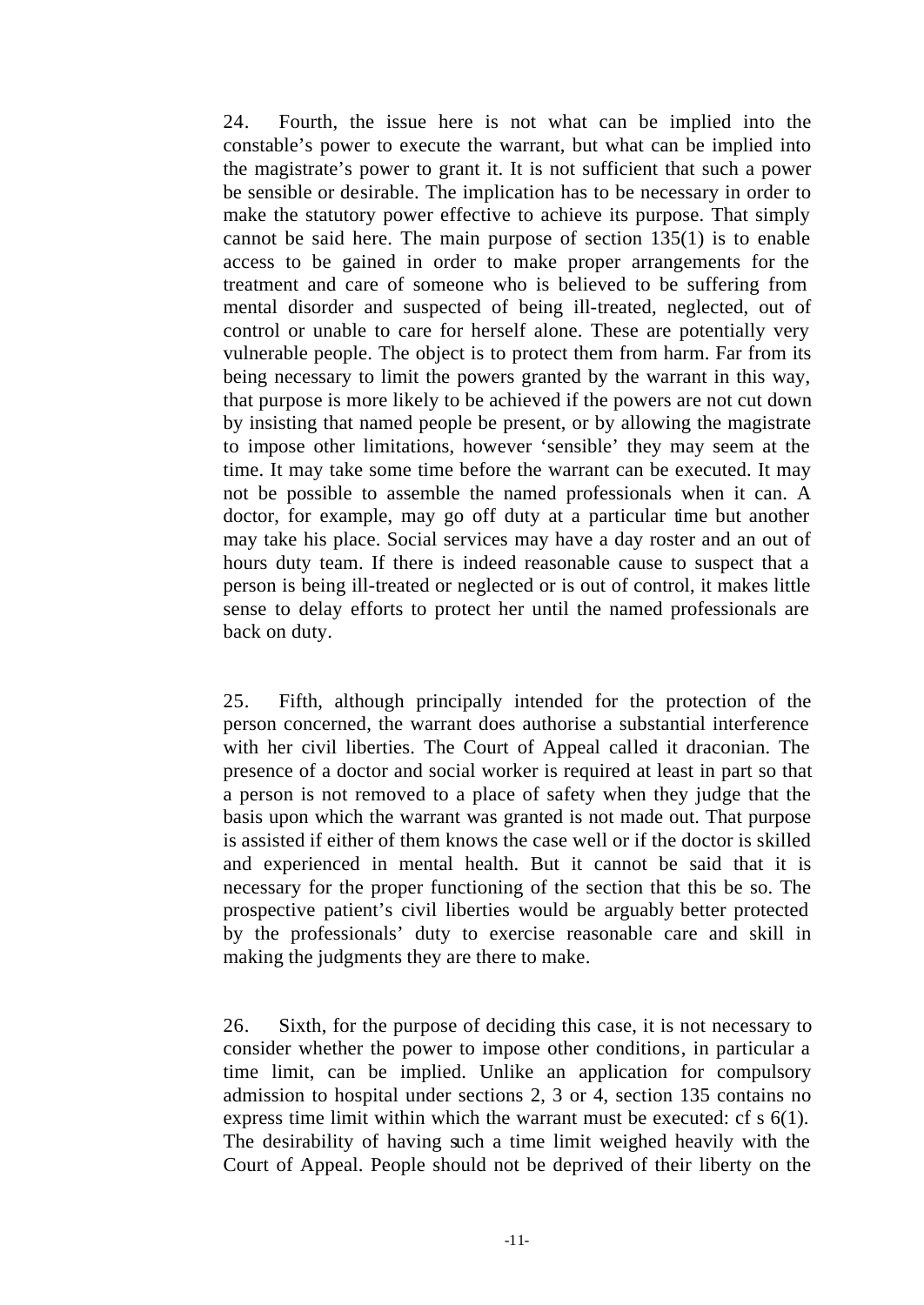basis of stale information. In mental health cases, where the conditions and circumstances of the person concerned may rapidly change, the object is always to try and benefit the sufferer rather than to dwell on the past. But it is possible that section 135 is covered by the safeguards contained in sections 15 and 16 of PACE.

27. There are several good reasons for thinking this. The safeguards apply to 'the issue to constables under any enactment . . . of warrants to enter and search premises': PACE, s 15(1). Although, as already seen, section 135 contains no express power to search, this must be implied. Sections 15 and 16 are expressed to apply to any such power 'under any enactment'. Section 135 was clearly in the minds of the draftsman and legislature when the 1984 Act was passed, as it was amended to enable any constable to execute the warrant. Sections 15 and 16 introduce some sensible safeguards, such as the need for the information to be in writing, a time limit of one month from grant, the limitation to only one attempt at execution, and the insistence on copies and records. Furthermore, by making provision in section 15(2) and (4) for what is to happen if a constable applies for a warrant, the section might be thought also to be contemplating warrants applied for by others, such as the approved social worker in this case. There appears to be no obvious policy reason why sections 15 and 16 should not apply to these warrants. For what it is worth, the proposed successor to section 135 in clause 227 of the draft Mental Health Bill 2004 expressly refers to the application of PACE to this power. If sections 15 and 16 do apply, there is no need to imply a power to impose a time limit into section 135 itself. I therefore incline to the view, previously expressed by Richard Jones in his *Mental Health Act Manual*, 8<sup>th</sup> edition, 2003, para 1-1183, that these sections do apply. However, the warrant in this case was executed within the month prescribed in section 15 and stated on the face of the warrant and it is unnecessary for us to reach a final conclusion on the point.

28. There are many reasons, however, to conclude that it is not permissible to imply into section 135 of the Mental Health Act 1983 a power to insist that named professionals are there when the police officer executes the warrant. This means that the names in the warrant were surplus to requirements and thus had no effect on the legality of the warrant or of its execution.

29. I would therefore allow this appeal and dismiss the claim against both defendants. However, I would make no order for costs against Mrs Ward either in this House or in the courts below. Mr Pleming QC, on